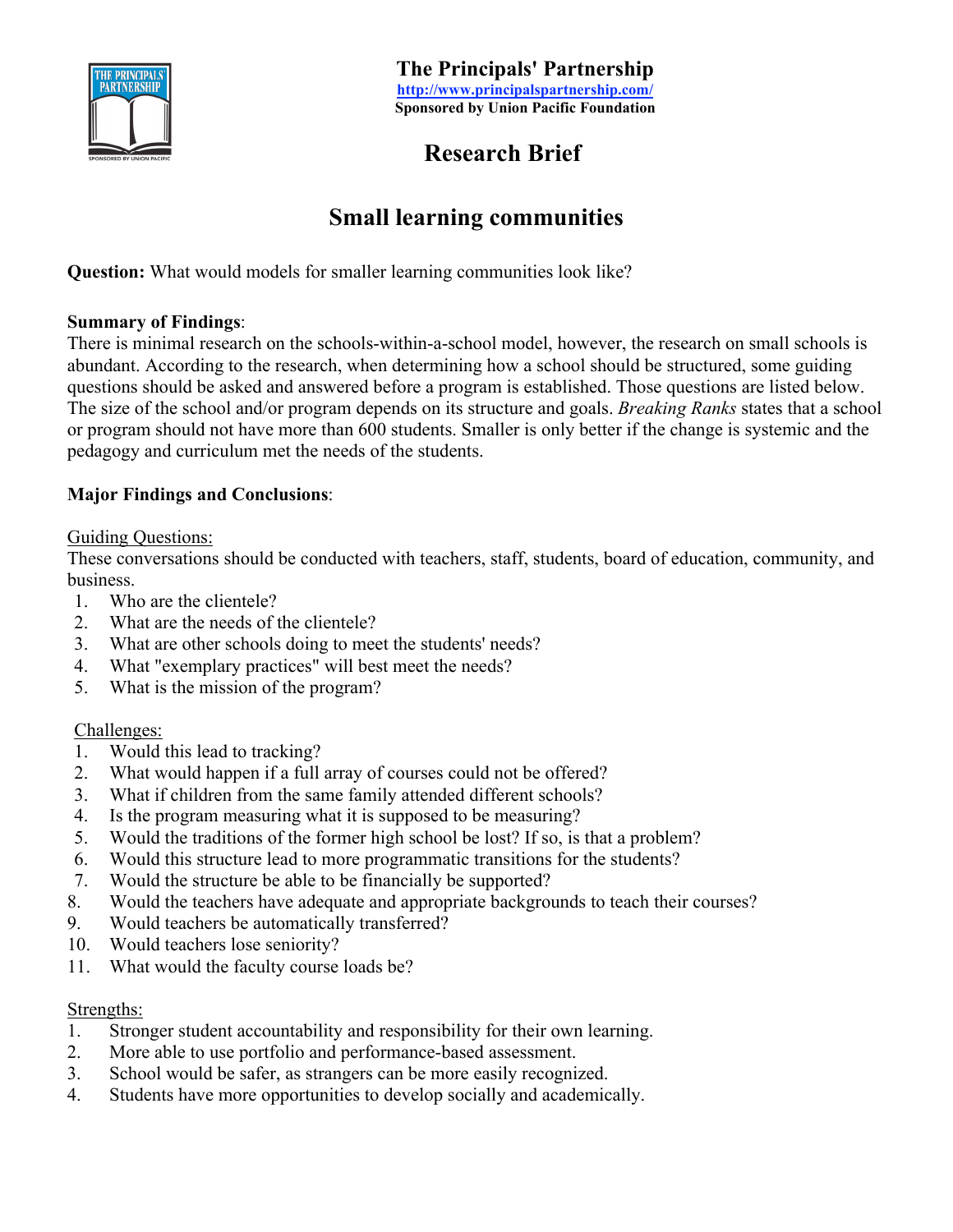

# **Research Brief**

- 5. Students will have a better chance of being known well by at least one adult.
- 6. Better attendance.
- 7. Better behavior, less discipline issues and problems.
- 8. Increased teacher satisfaction.
- 9. Teachers have smaller class sizes, allow teachers to develop a more personalized program.
- 10. Teachers can learn from and be supported by each other.
- 11. Teachers are more empowered for the program.

### Different Structures:

- 1. School-within-a-school: Often specialized programs, like a science or arts magnet. They are house separately from the regular program.
- 2. Vertical-house plans: There are several plans. Each grade level is placed in a house and they share all of their teachers. Each house has all of the grade levels and each is a mini-school. Each house has all of the grades and the students are looped.
- 3. Alternative schools: A separate physical setting from the high school, where students who do not fit into the traditional program would attend school, sometimes for part of the day and might work the other part of the day.
- 4. Career academies: Similar to the house system, but students are studying in fields in which they feel they may want to pursue.
- 5. Themed schools: Much like a special magnet school, where the school's program revolves around a specific theme, i.e. natural sciences.
- 6. Charter schools: These schools tend to have been part of a public school system. Often they are developed by parents and/or teachers. They are an alternative to the public school but are held to the same accountability standards.

## **Online Resources**:

• *Breaking Ranks: A framework for secondary reform project* A description of the process used in Vermont in conjunction with the Northeast and Islands Regional Education Lab and Brown University is offered.

http://www.lab.brown.edu/programs/lab2000/secondary\_breaking.shtml#Data

• Brown, M. H. *Breaking Ranks: Blueprints for futures schools* This article provides the major themes that are present in Breaking Ranks. There is also a description of the roles that the principals, students, and teachers should play in the  $21<sup>st</sup>$  century. http://alliance.ed.uiuc.edu/email/list-archive/IAES\_1996-97\_119.html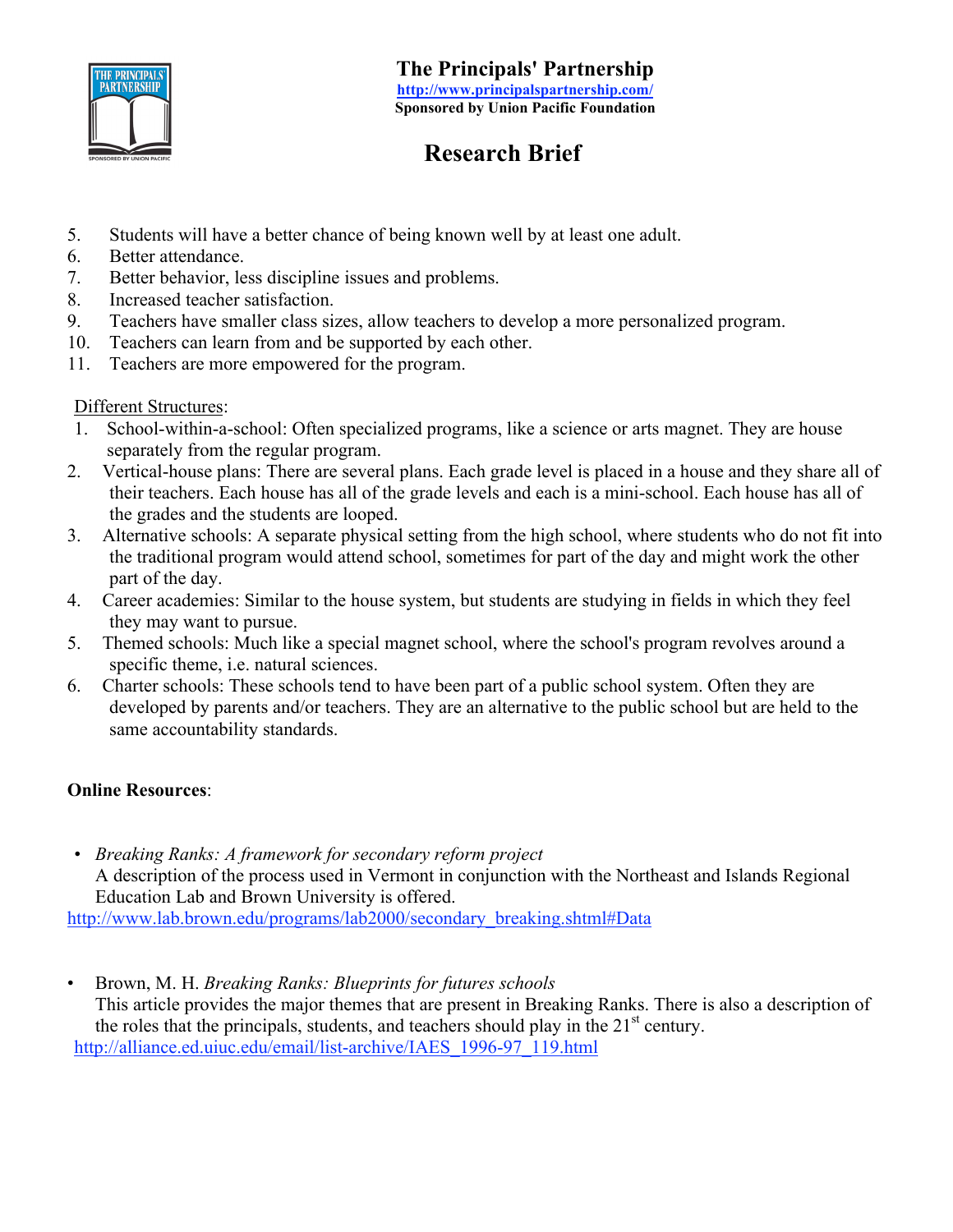

# **Research Brief**

• A School within a School

This describes a  $9<sup>th</sup>$  grade program called Cornerstone. The purpose of this program is to hook  $9<sup>th</sup>$  graders into school so they will have better chance of graduating.

http://www.sptimes.com/2003/08/27/Neighborhoodtimes/A\_school\_within\_a\_sch.shtml

- Charter Schools in Perspective An overview of charter schools is provided in this article. http://www.ed.gov/pubs/charter/chap1.html
- Innovative School Design for Small Learning Communities The importance of creating a program first by examining pedagogy and values, then the physical environment is outlined.

http://www.essentialschools.org/cs/resources/view/ces\_res/208

- Organizing schools into small learning communities Items to consider when establishing smaller learning environments is provided. http://www.ericdigests.org/2002-4/schools.html
- Overview of Charter Schools A synopsis of charter schools is provided in this article. http://www.uscharterschools.org/pub/uscs\_docs/o/index.htm
- Small School's Project This includes information on initial support for small schools. http://www.smallschoolsproject.org/index.asp?siteloc=aboutus
- Small Schools Workshops Information about conferences and references on developing and supporting small schools is included. http://www.smallschools.com/
- The School-within-a-School Model A definition of a school-within-a-school model is provided. This also includes pluses and minuses for this type of structure.

http://www.ericfacility.net/databases/ERIC\_Digests/ed438147.html

• *What the research shows*

This is a synopsis of the research findings from some schools that have implemented some and/or all of the recommendations from Breaking Ranks. There is a separate section for each overarching theme. http://www.nassp.org/s\_nassp/search\_research.asp?CID=202&DID=6655